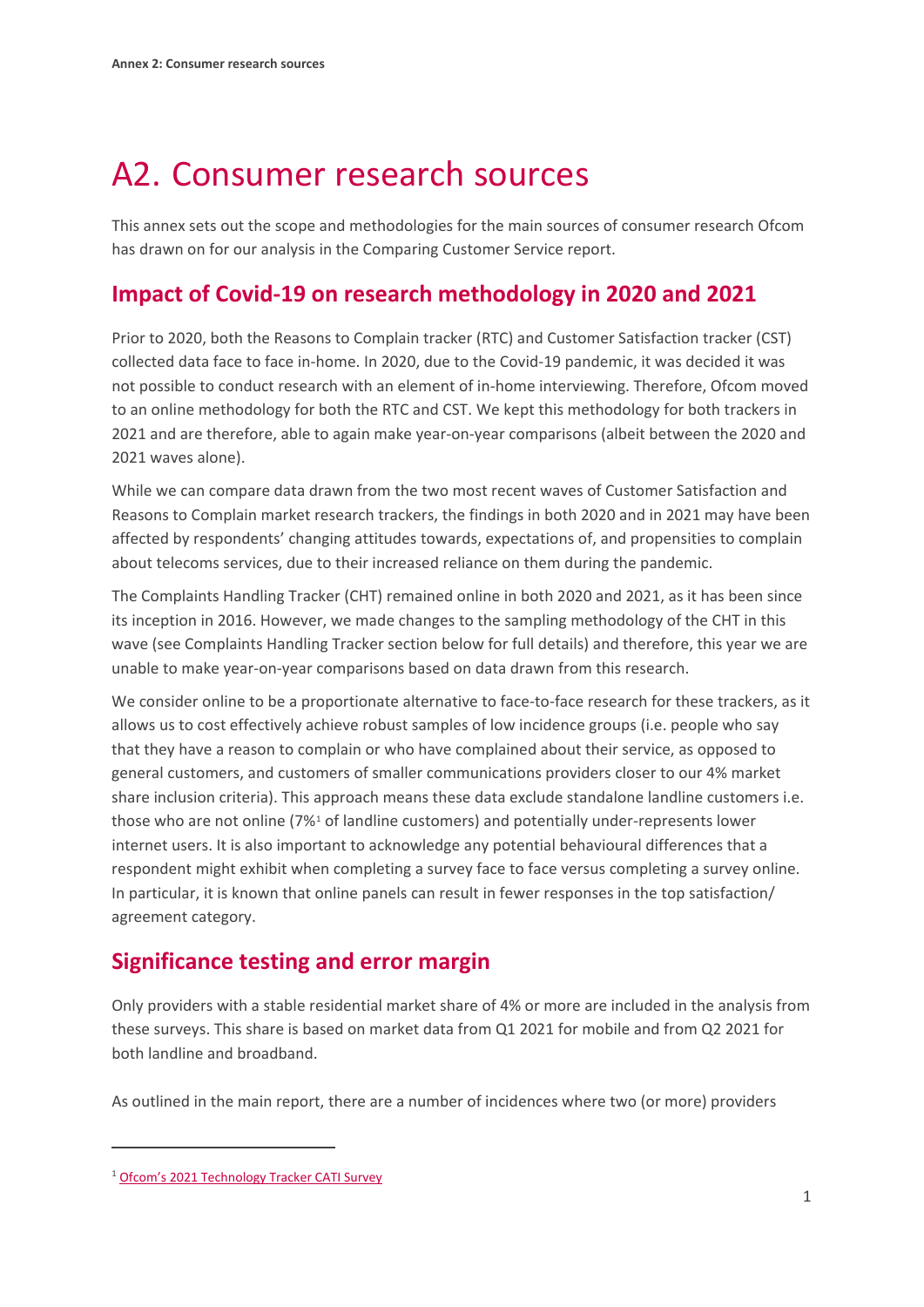have the same or a similar percentage to the sector average and/or other providers but are not noted as being statistically significant. This is due to a provider's unweighted base sizes (i.e. the number of interviews conducted) reflecting its share of the relevant market. Base sizes between the communications providers included in the three trackers in 2021, and across markets considered, varied from 1418 customers for the provider with the largest market share to 70 with the smallest (over the threshold of 4% market share).

The reason for the varying levels of statistical significance is that the size of the sample impacts the level of confidence we can have in the data. A lower base size means there is a wider confidence interval and where two intervals overlap the difference is not considered significant. Where there is a larger sample of interviews, we can be more confident that the behaviour displayed, more accurately represents the likely behaviour of the populations we are looking to understand, as the confidence intervals are much smaller.

The table below (drawn from the [Ofcom Reason to Complain Tracker 2020\)](https://www.ofcom.org.uk/__data/assets/pdf_file/0023/215483/reasons-to-complain-2020-data-tables.pdf) illustrates the difference the base size can have on the lower and upper confidence interval around a particular result.

In this example, BT Mobile (7%) appears to have the same percentage of customers who had a reason to complain about their provider as each of O2 and Tesco Mobile. However, unlike O2 and Tesco Mobile, BT Mobile is not showing as statistically significantly different from the total market average at a 95% level of confidence. This is due to the fact that BT Mobile has a lower base size (221) compared to Tesco Mobile (572) and O2 (1121). The lower base size of BT Mobile means that it has a wider confidence interval than that of the other providers e.g. BT Mobile has a range between 3% and 10% compared to O2 which has a range between 6% and 9%.

| Figure 1: Proportion of BT Mobile, O2 and Tesco Mobile customers with a reason to complain in |  |
|-----------------------------------------------------------------------------------------------|--|
| 2020                                                                                          |  |

|                     | <b>Base</b> | <b>Mean</b> | <b>Upper</b> | Lower | <b>Confidence</b><br>Interval $(+/-)$ |
|---------------------|-------------|-------------|--------------|-------|---------------------------------------|
| <b>Total</b>        | 6246        | 10%         | 10%          | 9%    | $< 1\%$                               |
| <b>BT Mobile</b>    | 221         | 7%          | 10%          | 3%    | 3%                                    |
| O <sub>2</sub>      | 1121        | 7%          | 9%           | 6%    | 2%                                    |
| <b>Tesco Mobile</b> | 572         | 7%          | 9%           | 5%    | 2%                                    |

#### *Statistically significantly better than the sector average at the 95% confidence level for market research results / top performer for other data.*

Significance testing on the customer satisfaction and reasons to complain research data research data included in this report (for in-year comparisons) is run by provider against the total market average, excluding that provider. As shown in the chart below (which again, draws upon Reasons to Complain 2020), larger providers such as O2 and Tesco Mobile have a proportionally larger impact on the market average than smaller providers, such as BT Mobile. Removing O2 from the average impacts the total more than removing BT Mobile. A significant result is indicated where there is no overlap between the provider result and the market average (excluding the result of that provider)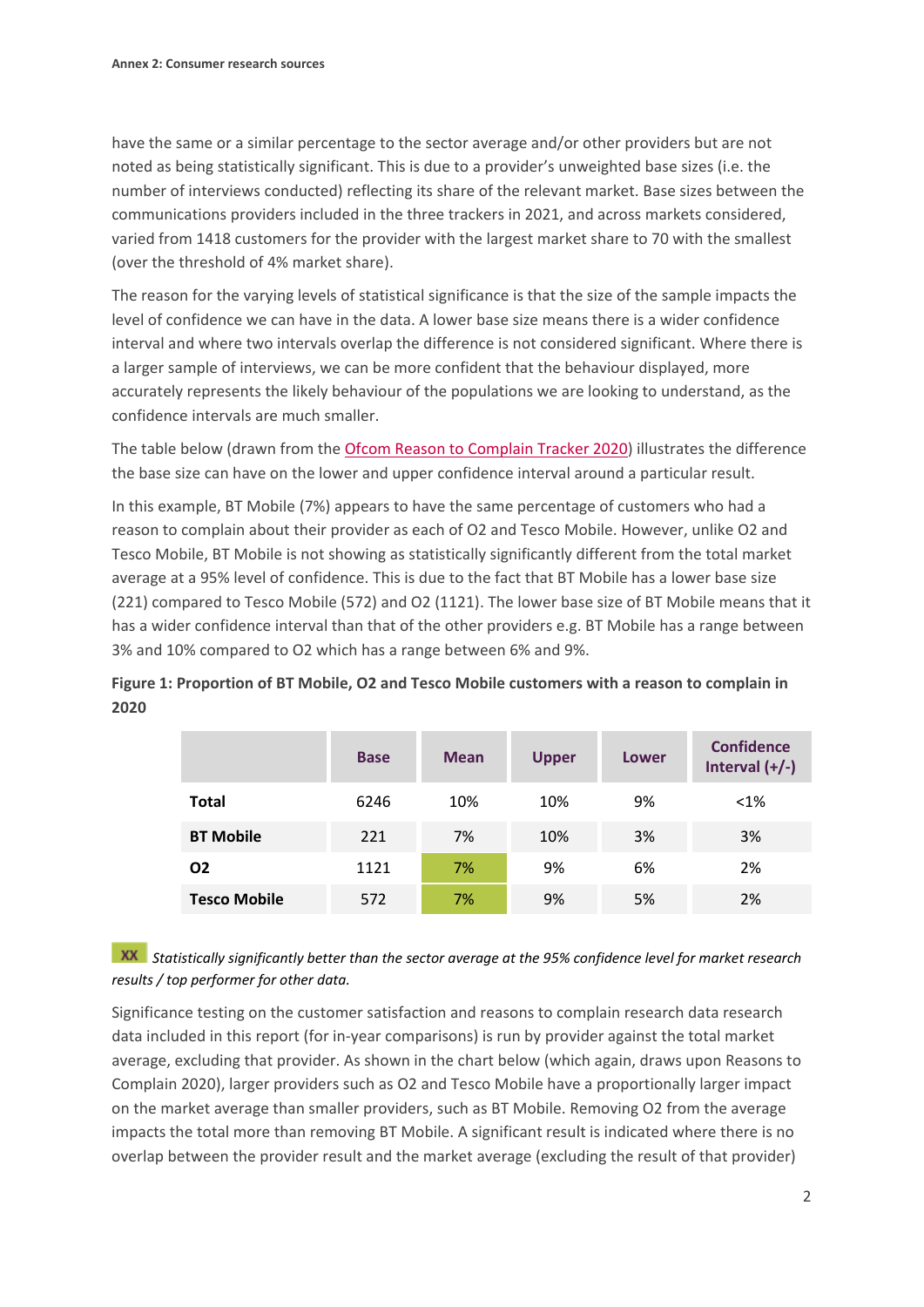when taking into account the respective error margins, therefore the result is significant for both O2 and Tesco Mobile at 95% significance.





*Q5. Which if any of the following services or suppliers have given you a reason to complain in the last 12 months? By mobile supplier*

*Unweighted base: BT Mobile (221), O2 (1,121), Tesco Mobile (572)*

## **Comparing customer service research 2021: Complaints Handling**

Since 2016, Ofcom has monitored levels of customer satisfaction with complaints handling. The core aim of this study is to monitor satisfaction with customer service during complaints handling among customers who have made a complaint(s) to their provider in the six months prior to fieldwork.

The research was conducted online among a representative sample of 6,052 UK adults, aged 16+. Fieldwork took place between 5 November 2021 and 6 January 2022. As such, the last six months covers the period between mid-May and early-January 2022, (depending on when the interviews took place).

This research includes UK communications providers with a market share of 4% or more (as at Q1 2021 for mobile and as at Q2, 2021 for landline and broadband).

The data is presented at both a total sector level and at a provider level. Total sector level data is weighted to be representative of the UK as a whole, and provider level data is unweighted.

Significance testing has been applied at the 95% confidence level in year. As noted below, no yearon-year comparisons were made.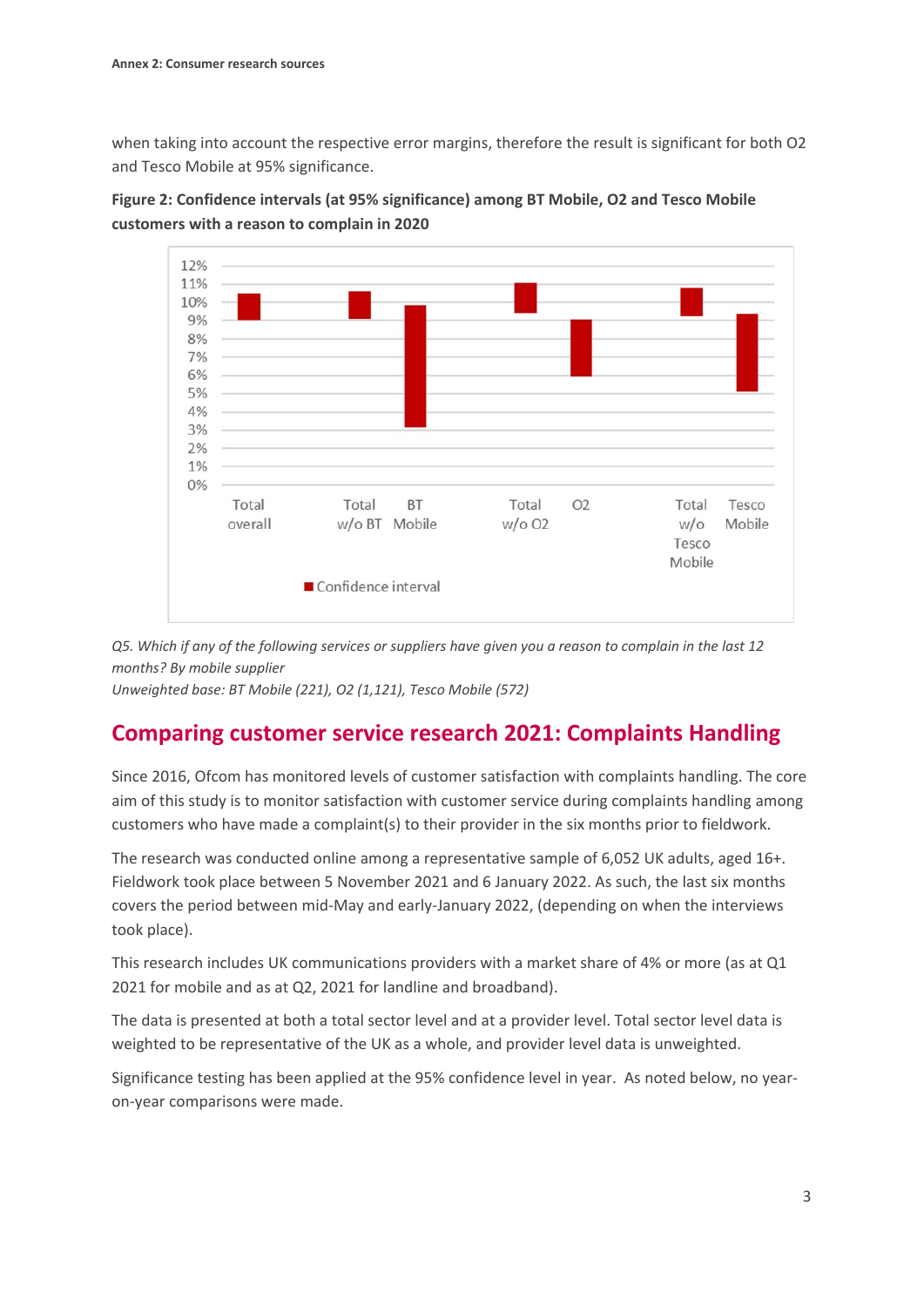In the [Comparing customer service: mobile, home broadband and landline report,](https://eur01.safelinks.protection.outlook.com/?url=https%3A%2F%2Fwww.ofcom.org.uk%2F__data%2Fassets%2Fpdf_file%2F0030%2F237639%2Fcomparing-customer-service-report-2022.pdf&data=05%7C01%7CBeatrix.Kalmar%40ofcom.org.uk%7C7d75146bf813465be99408da34eb4f60%7C0af648de310c40688ae4f9418bae24cc%7C0%7C0%7C637880482492264855%7CUnknown%7CTWFpbGZsb3d8eyJWIjoiMC4wLjAwMDAiLCJQIjoiV2luMzIiLCJBTiI6Ik1haWwiLCJXVCI6Mn0%3D%7C3000%7C%7C%7C&sdata=qBBizP%2B9pfpg7lyVN8kkomyHLp5FSLvg%2B%2BntNKsj3rE%3D&reserved=0) when we use the term "average" we are referring to the average of the providers included in the study (see report for providers included).

Data tables can be found at: [Total level data tables;](https://www.ofcom.org.uk/__data/assets/pdf_file/0012/233130/ofcom-cht-2021-tables-wtd-total-market-crossbreaks.pdf) and [Provider level data tables.](https://www.ofcom.org.uk/__data/assets/pdf_file/0020/233129/ofcom-cht-2021-tables-unwtd-supplier-crossbreaks.pdf)

#### **Complaints handling tracker sample design**

As outlined in the Complaints Handling tracker's [technical report,](https://www.ofcom.org.uk/__data/assets/pdf_file/0018/234054/ofcom-complaints-handling-tracker-2021-annual-technical-report.pdf) the research is conducted using an online panel and river sampling approach as we consider it to be the most cost-effective and efficient means to reach the low incidence audiences (customers who have made a complaint about their communications provider).

The CHT has evolved and in 2019 questions were added that allowed us to identify respondents who have an impacting/ limiting condition and/ or are financially vulnerable.

On analysing data from 2019 and 2020, Ofcom identified a higher-than-expected proportion of respondents with at least one impacting/ limiting condition and a lower than expected proportion of respondents aged 55 and over in the sample who complete the complaints handling survey.

We explored this in detail and as a result changed our approach to sampling in the 2021 wave by opening the survey up to over 55s in the first two weeks of fieldwork and adjusting the proportion of the sample derived from river versus panel sample sources from 35:65 to 50:50, again in order to increase the opportunity for over 55s to participate. After which, we reverted to the previous approach of inviting a sample demographically representative of the UK adult population to take part in the research in order to achieve the sample targets. From here, respondents were screened as having made a complaint to a relevant provider within the six months prior to fieldwork.

In the absence of robust profiling data for this low incidence audience, we viewed this approach to be the best method to ensure that the resulting sample was as representative of the sample target as possible in the circumstances.

The changes to the sampling approach mean the 2021 sample is no longer comparable with previous waves as any year-on-year differences could be a consequence of the change to the sampling approach, rather than actual trends in the results; therefore, we are not reporting wave on wave changes this year.

| <b>Provider</b> | Sample sizes by sector 2021 |                           |               |        |  |  |
|-----------------|-----------------------------|---------------------------|---------------|--------|--|--|
|                 | Landline                    | <b>Fixed</b><br>broadband | <b>Mobile</b> | Pay TV |  |  |
| <b>BT</b>       | 556                         | 634                       |               | 350    |  |  |
| EE              | 190                         | 258                       | 797           |        |  |  |
| giffgaff        |                             |                           | 241           |        |  |  |

**Figure 3**: **Sample sizes by sector – 2021**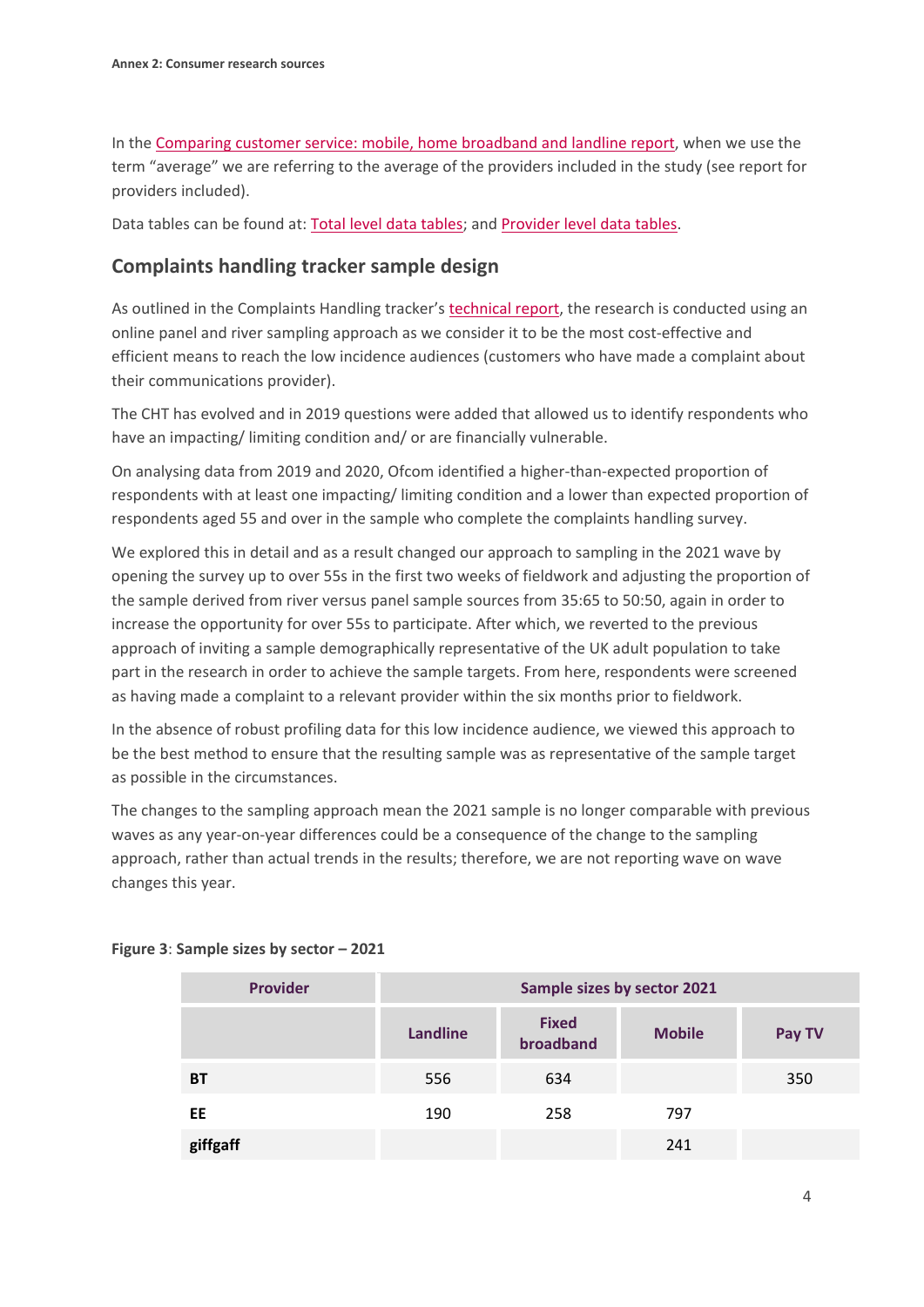| <b>O2</b>           |     |     | 641 |     |
|---------------------|-----|-----|-----|-----|
| <b>Plusnet</b>      | 70  | 208 |     |     |
| Sky                 | 610 | 718 |     | 732 |
| <b>TalkTalk</b>     | 343 | 506 |     | 337 |
| <b>Tesco Mobile</b> |     |     | 339 |     |
| <b>Three</b>        |     |     | 479 |     |
| <b>Virgin Media</b> | 465 | 691 | 206 | 515 |
| Vodafone            |     | 186 | 502 |     |

#### **Comparing customer service Research 2021: Reason to Complain**

Since 2009, Ofcom has been tracking the proportion of customers using a landline, broadband and mobile service who say they have had reason to complain about their provider in the previous 12 months.

In 2021, we continued to use the online methodology for the RTC that we first adopted in 2020 in response to Covid-19 lockdown measures.

The research was conducted via an online omnibus among a nationally representative sample of 6,442 adults aged 16+. The fieldwork took place between 24 and 30 of November 2021. As such, the last 12 months refers to the 12 months prior to fieldwork (November 2020 – November 2021). Given that the methodology was unchanged in this wave, we are able to compare the 2020 and 2021 data.

The specific objectives of the RTC are to explore whether consumers have had a reason to complain about their landline, broadband, mobile and/or pay TV provider in the last 12 months, and if so, to ascertain the reason for the complaint. In addition, to explore whether customers with a reason to complain went on to make a complaint; and, if they did, to which organisation they complained, or if they did not go on to make a complaint, why not. And, where sample size allows, to split information within each sector by communications provider.

Significance testing has been applied at the 95% confidence level in year and at the 99% confidence level for year-on-year comparisons.

The data are weighted to the national UK profile using target rim weights for gender, age, social class and region.

More information about the methodology and weighting can be found in the: [RTC Technical Note](https://www.ofcom.org.uk/__data/assets/pdf_file/0018/232704/Reasons-to-Complain-Tracker-2021-Technical-Report.pdf) 

In the report, when we use the term "average" we are referring to the average of all providers in the relevant sector.

Data tables can be found at: [Reason to Complain Data tables.](https://www.ofcom.org.uk/__data/assets/pdf_file/0015/232701/Reasons-To-Complain-Tracker-2021-Data-Tables.pdf)